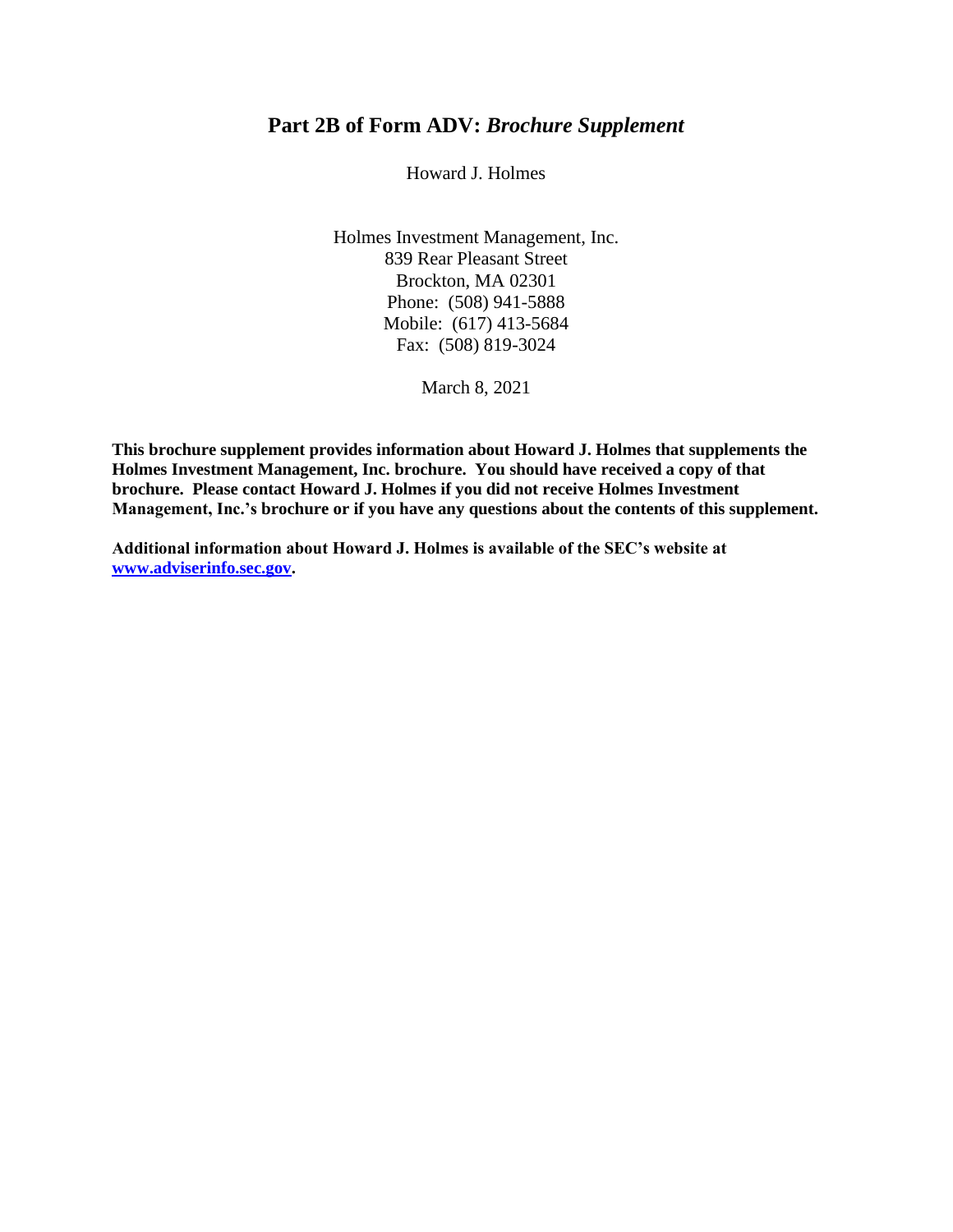# **Item 2. Educational Background and Business Experience**

### Howard J. Holmes, President, Director, Chief Compliance Officer

Year of Birth: 1960

#### Education:

Mr. Holmes graduated from University of Massachusetts at Amherst in 1982 with a Bachelor of Arts in Economics. He graduated from Bentley College in 1987 with a Master of Science degree in Finance.

Mr. Holmes received a Certificate in Advanced Management from Olin Graduate School of Business at Babson College in 1995, and the designation of Chartered Financial Analyst (CFA) from the CFA Institute in 1998.

#### Business Background:

Mr. Holmes is the President, Director, and Chief Compliance Officer of Holmes Investment Management, Inc. (f/k/a Holmes, Howard Joseph, CFA), from 06/1999 to present.

He was a Senior Investment Analyst at Sun Life of Canada, from 09/1997 to 12/1998, and a Regional Finance Manager / Controller of Allied Domecq Retailing USA (Dunkin Donuts and Baskin Robbins), from 01/1990 to 09/1997.

### **Item 3. Disciplinary Information**

Mr. Holmes has no history of any disciplinary events.

### **Item 4. Other Business Activities**

Mr. Holmes is not engaged in any other business or occupation.

#### **Item 5. Additional Compensation**

Mr. Holmes does not receive any additional compensation from third parties for providing investment advice to its clients and does not compensate anyone for client referrals.

#### **Item 6. Supervision**

Since Mr. Holmes is the sole owner and President of Holmes Investment Management, Inc., he is solely responsible for all supervision and formulation and monitoring of investment advice offered to clients. Mr. Holmes reviews and oversees all material investment policy changes and conducts periodic testing to ensure that client objectives and mandates are being met. Mr. Holmes can be reached at (617) 413-5684.

### **Item 7. Requirements for State-Registered Advisers**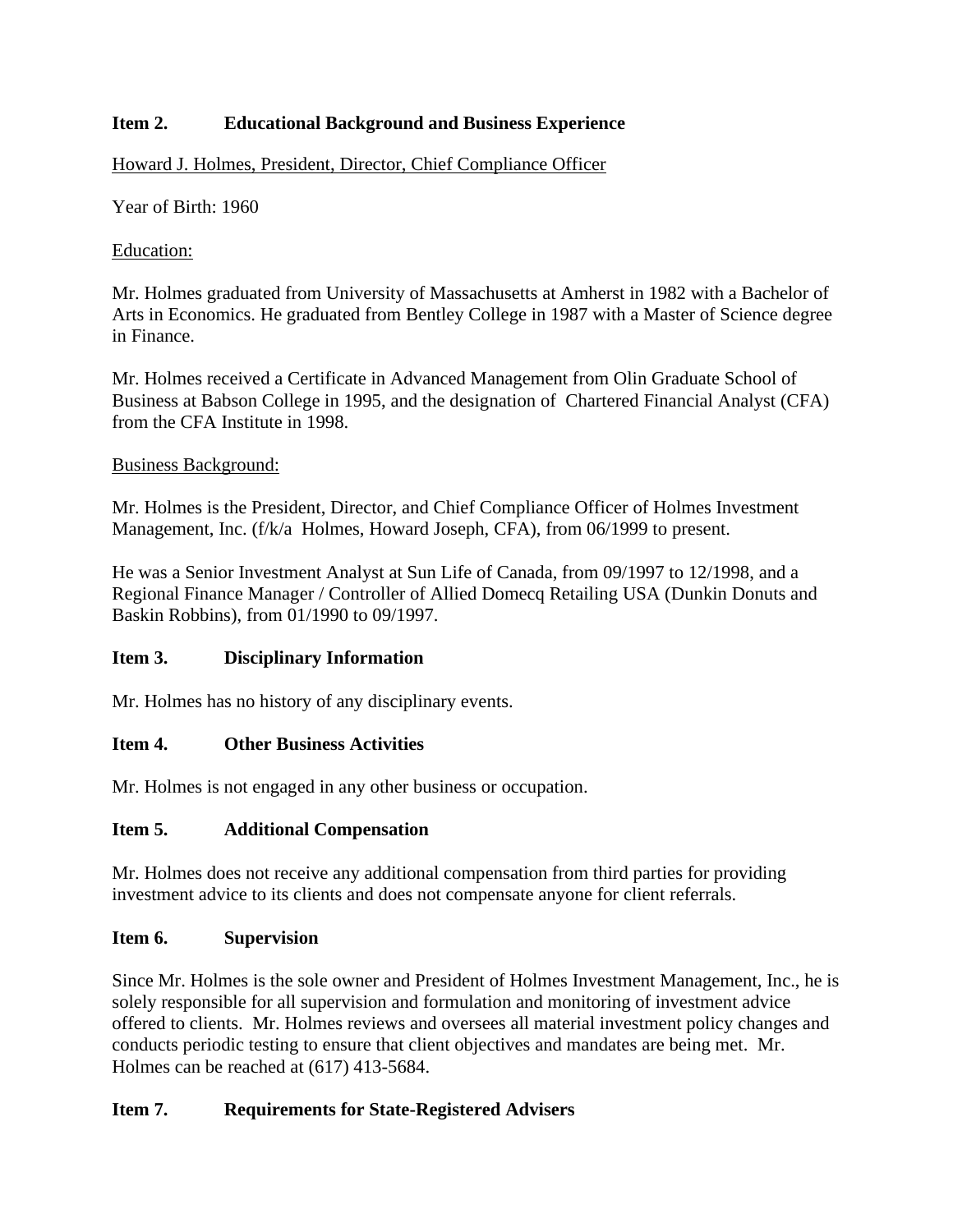Mr. Holmes has no history of any disciplinary events.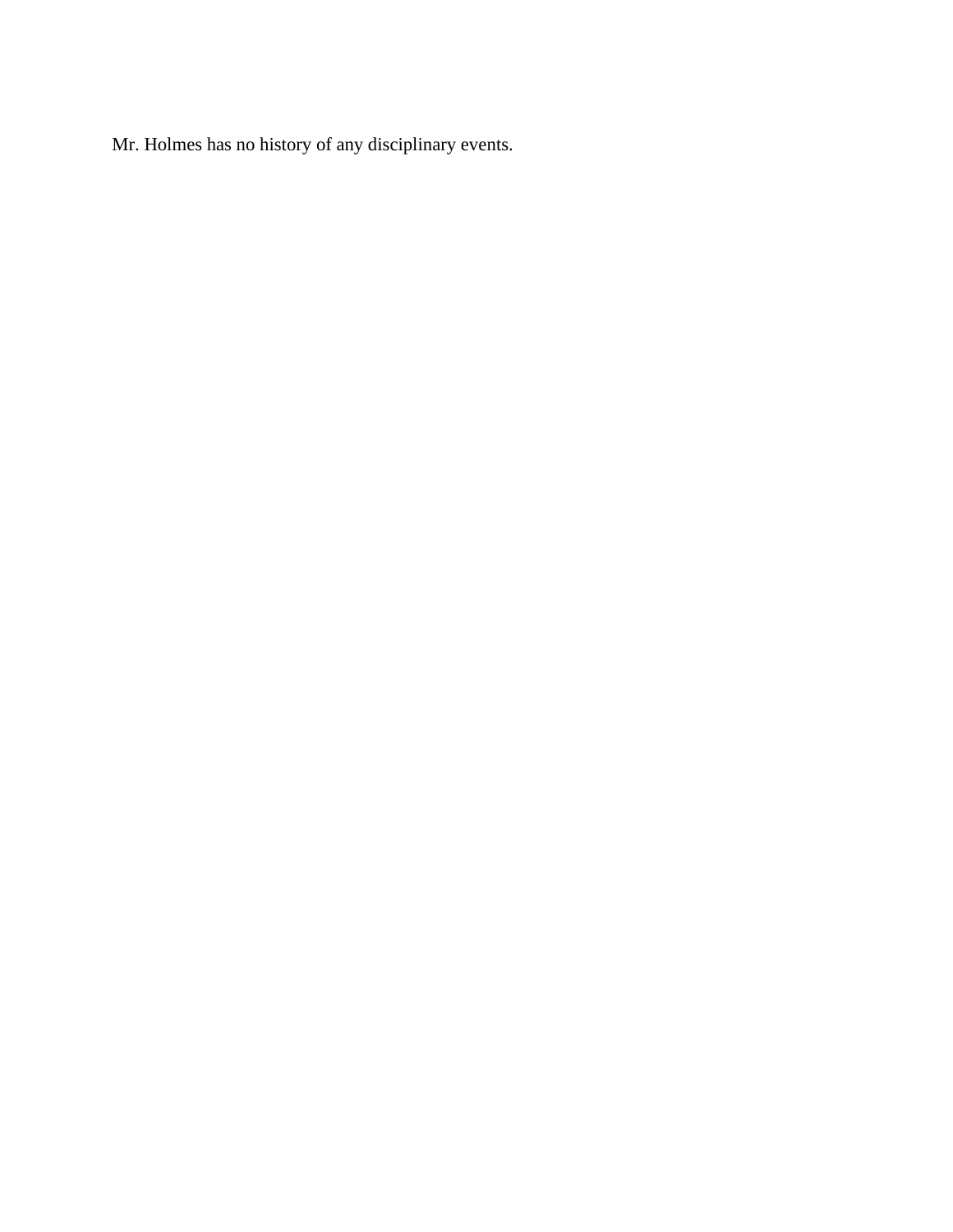# **Part 2B of Form ADV:** *Brochure Supplement*

# **Guy A. Tomase**

Holmes Investment Management, Inc. 839 Rear Pleasant Street Brockton, MA 02301 Phone: (508) 941-5888 Fax: (508) 819-3024

March 8, 2021

**This brochure supplement provides information about Guy Tomase that supplements the Holmes Investment Management, Inc. brochure. You should have received a copy of that brochure. Please contact Guy Tomase if you did not receive Holmes Investment Management, Inc.'s brochure or if you have any questions about the contents of this supplement.**

**Additional information about Guy Tomase is available on the SEC's website at [www.adviserinfo.sec.gov.](http://www.adviserinfo.sec.gov/)**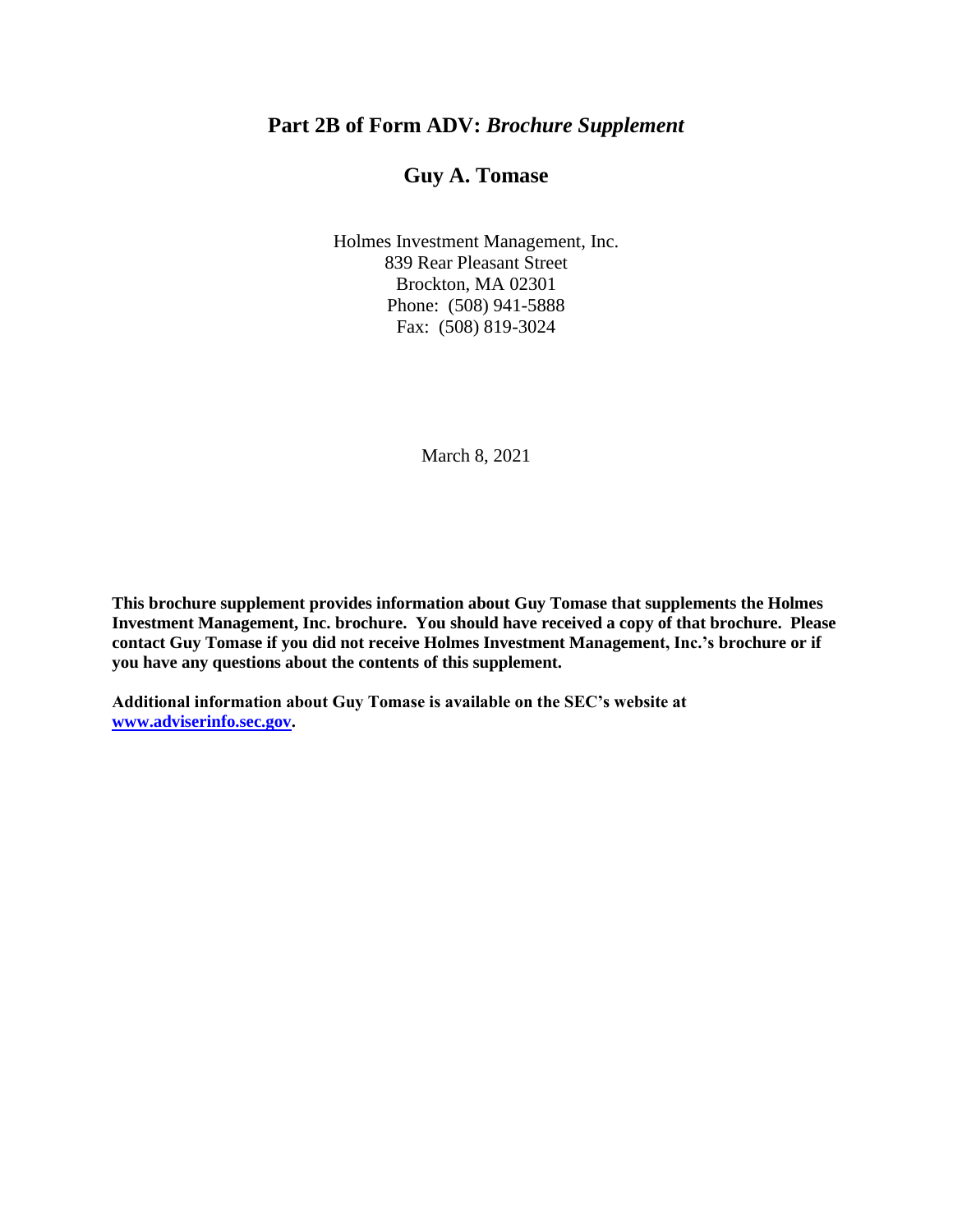# **Item 2. Educational Background and Business Experience**

Guy A. Tomase

Year of Birth: 1978

#### Education

Bachelor of Science in Finance & Accounting, Bridgewater State University, 2001

#### Professional Designations

# **Chartered Retirement Planning CounselorSM or CRPC®**  - (2006)

The CRPC® professional designation is awarded by the College for Financial Planning. Individuals who hold the CRPC® designation have completed a course of study encompassing pre-and post-retirement needs, asset management, estate planning and the entire retirement planning process using models and techniques from real client situations. Additionally, individuals must pass an end-of-course examination that tests their ability to synthesize complex concepts and apply theoretical concepts to real-life situations. All designees have agreed to adhere to Standards of Professional Conduct and are subject to a disciplinary process. Designees renew their designation every two-years by completing 16 hours of continuing education, reaffirming adherence to the Standards of Professional Conduct and complying with selfdisclosure requirements.

### **Chartered Mutual Fund CounselorSM or CMFC®** - (2006)

The CMFC designation is awarded by the College for Financial Planning. Individuals must successfully pass the course's single final, closed-book examination. The CMFC program is a self-study course providing insight into effective use of mutual funds. Designees must be complete 16 hours of continuing education every two years.

#### Business Background

Investment Adviser Representative, Holmes Investment Management, Inc., 10/2018 – Present

Financial Planner, Fieldstone Financial Management Group, LLC, 04/2017 – 05/2018

Licensed Assistant, Commonwealth Financial Network, 06/2010 – 04/2017

Licensed Assistant, Oak Leaf Wealth Management/Fraga Wealth Management Group, 03/2010 – 04/2017

### **Item 3. Disciplinary Information**

Guy Tomase has no history of any disciplinary events.